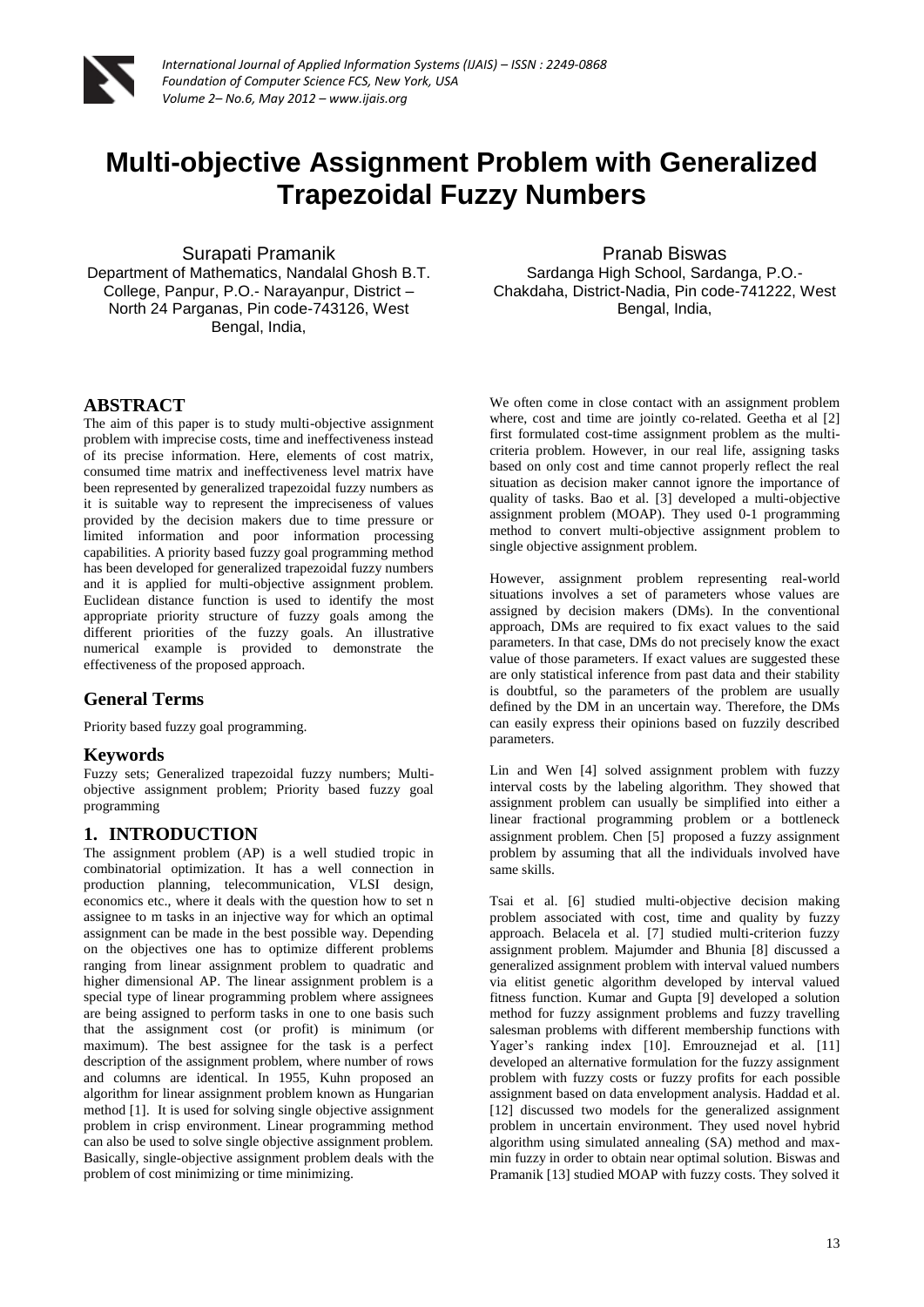

by using Yager's ranking method after transforming MOAP to single-objective assignment problem.

Pramanik and Roy [14] studied multi-objective transportation model with normal trapezoidal fuzzy numbers based on priority based fuzzy goal programming. They solved it with different priority structure and determined the most satisfactory solution by using Euclidean distance function. In this paper, we propose a priority based fuzzy goal programming method for generalized trapezoidal fuzzy numbers (TrFNs). Euclidean distance function is used to identify the most appropriate priority structure of fuzzy goals among the different priorities of the fuzzy goals. An illustrative numerical example of multi-objective assignment problem with TrFNs is provided to demonstrate the effectiveness of the proposed approach.

Rest of the paper is organized in the following way: Section 2 describes the preliminaries of fuzzy sets required for the paper. Section 3 presents the formulation of priority based fuzzy goal programming with generalized trapezoidal fuzzy numbers. In Section 4 the formulation of multi-objective assignment problem has been provided. Section 5 provides the formulation of multi-objective assignment problem with generalized trapezoidal fuzzy numbers. Section 6 is devoted to present proposed priority based fuzzy goal programming method to fuzzy multi-objective assignment. Section 7 deals with the selection of appropriate priority structure using Euclidean distance function. Numerical example has been solved in Section 8 to show the efficiency of the proposed method. Finally, Section 9 presents the concluding remarks.

#### **2. PRELIMINARIES OF FUZZY SETS**

In 1965, Zadeh [15] introduced the concept of fuzzy sets.

**2.1 Definition:** Fuzzy set: A fuzzy set  $\tilde{A}$  in a universe of discourse *X* is defined by  $\widetilde{A} = \{ \langle x, \mu_{\widetilde{A}}(x) \rangle \mid x \in X \},\$ where  $\mu_{\widetilde{A}}(x)$ :  $X \to [0, 1]$  is called the membership function of  $\tilde{A}$  and  $\mu_{\tilde{A}}(x)$  is the degree of membership to which  $x \in \widetilde{A}$ .

**2.2 Definition:** Normal fuzzy set: A fuzzy set  $\tilde{q}$  is said to normal if there exists a point x in *X* such that  $\mu_{\tilde{q}}(x) = 1$ . Otherwise,  $\tilde{q}$  is said to be the subnormal fuzzy set.

**2.3 Definition:** Trapezoidal fuzzy number (TrFN): A trapezoidal fuzzy number  $\tilde{q}$  is denoted by  $(q_1, q_2, q_3, q_4)$ where  $q_1, q_2, q_3, q_4$  are real numbers and its membership function

 $\mu_{\tilde{q}}(x)$  is defined by  $\mu_{\tilde{q}}(x) =$ 

$$
\begin{cases}\n0, & x \leq q_1, \\
\mu_L(x) = \frac{x - q_1}{q_2 - q_1}, & q_2 \leq x \leq q_1, \\
1, & q_2 \leq x \leq q_3, \\
\mu_U(x) = \frac{q_4 - x}{q_4 - q_3}, & q_3 \leq x \leq q_4, \\
0, & x \geq q_4\n\end{cases}
$$
\n(1)

 $\mu_{\tilde{q}}(x)$  satisfies the following conditions.

- (i)  $\mu_{\tilde{q}}(x)$  is a continuous mapping from  $\Re$  to closed interval [0, 1]
- (ii)  $\mu_{\tilde{q}}(x) = 0$  for every  $x \in (-\infty, q_1]$
- (iii)  $\mu_{\tilde{q}}(x)$  is strictly increasing and continuous on [q<sub>1</sub>,q<sub>2</sub>]
- (iv)  $\mu_{\tilde{q}}(x) = 1$  for every  $x \in [q_2, q_3]$
- (v)  $\mu_{\tilde{q}}(x)$  is strictly decreasing and continuous on [q<sub>3</sub>,q<sub>4</sub>]
- (vi)  $\mu_{\tilde{q}}(x) = 0$  for every  $x \in [q_4, \infty)$

**2.4 Definition:** Generalized trapezoidal fuzzy number: A generalized TrFN  $\tilde{q}$  is denoted by  $(q_1, q_2, q_3, q_4)$  where  $q_1, q_2, q_3, q_4$  and  $w \in [0,1]$  are real numbers and its membership function is represented by  $\mu_{\tilde{q}}(x)$  and it is defined by

$$
\mu_{\widetilde{q}}(x) =
$$

$$
\begin{cases}\n0, & x \leq q_1, \\
\mu_L(x) = w \left( \frac{x - q_1}{q_2 - q_1} \right), & q_2 \leq x \leq q_1, \\
1, & q_2 \leq x \leq q_3, \\
\mu_U(x) = w \left( \frac{q_4 - x}{q_4 - q_3} \right), & q_3 \leq x \leq q_4, \\
0, & x \geq q_4\n\end{cases}
$$
\n(2)

**2.4 Definition:** The  $\alpha$  – cut set of a fuzzy set  $\tilde{q}$  is a crisp set defined by  $\tilde{q}_{\alpha} = \{x \in X / \mu_{\tilde{q}}(x) \ge \alpha\}.$ 

#### **2.5 Arithmetic Operation:**

The arithmetic operations [16] of addition, subtraction, multiplication, and division of generalized TrFNs are defined as follows:

**2.5.1 <b>Addition:** Let  $\tilde{A} = (a_1, a_2, a_3, a_4; w_1)$  and  $\tilde{B} = (b_1, b_2, b_3, a_4; w_2)$  $b_3$ ,  $b_4$ ;  $w_2$ ) be two generalized TrFNs, then

 $\widetilde{A} + \widetilde{B} = (a_1, a_2, a_3, a_4; w_1) + (b_1, b_2, b_3, b_4; w_2)$ 

 $=(a_1+b_1, a_2+b_2, a_3+b_3, a_4+b_4; min(w_1, w_2))$ 

**2.5.2 Subtraction:**  $\tilde{A} - \tilde{B} = (a_1, a_2, a_3, a_4; w_1) - (b_1, b_2, b_3, b_4)$  $b_4$ ;  $w_2$ ) = ( $a_1$  –  $b_4$ ,  $a_2$  –  $b_3$ ,  $a_3$  –  $b_2$ ,  $a_4$  –  $b_1$ ; min ( $w_1$ ,  $w_2$ ))

**2.5.3 Multiplication:**  $\tilde{A}_1 \otimes \tilde{A}_2 = (a_1, a_2, a_3, a_4; w_1) \otimes (b_1, b_2, b_3)$  $b_3, b_4; w_2$ 

 $= \{ \min (a_1b_1, a_1b_4, a_4b_1, a_4b_4), \min (a_2b_2, a_2b_3, a_3b_2, a_3b_3), \max \}$  $(a_2b_2, a_2b_3, a_3b_2, a_3b_3)$ , max  $(a_1b_1, a_1b_4, a_4b_1, a_4b_4)$ ; min  $(w_1,$  $w_2)$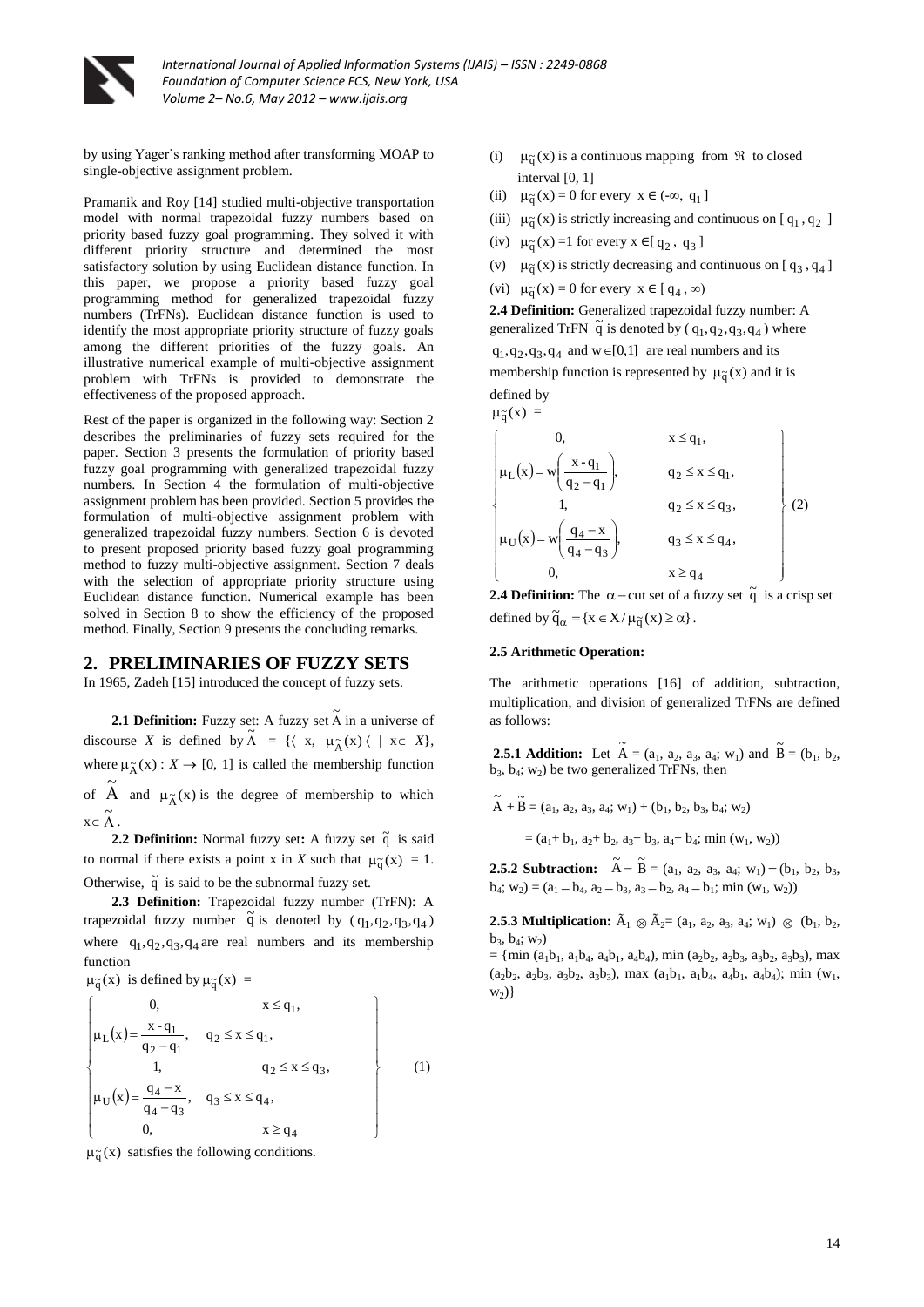



**Figure1. A generalized trapezoidal fuzzy number**   $\tilde{q} = (q_1, q_2, q_3, q_4)$ 

# **3. FORMULATION OF PRIORITY BASED FUZZY GOAL PROGRAMMING WITH GENERALIZED TRFNS**

We consider the following multi-objective problem with TrFNs.  $\lambda$ 

Minimize 
$$
\widetilde{\phi}_{k}(\overline{x}) = (\widetilde{c}_{1} \overline{x}, \widetilde{c}_{2} \overline{x}, ..., \widetilde{c}_{k} \overline{x})^{T}
$$
  
\nsubject to  $\overline{x} \in X = \overleftarrow{x} = \overline{\mathfrak{R}} \in \mathfrak{R}^{n} / \widetilde{A} \overline{x} * \widetilde{b}, \overline{x} \ge \overline{0}$  (3)

where,  $\tilde{c}_k$  (k = 1, 2,..., K) denotes n-dimensional row

vector,  $\tilde{b}$  denotes an m- dimensional column vector,  $\tilde{A}$  represents an m×n matrix and  $\bar{x} = (x_1, x_2, ..., x_n)^T$ .  $\tilde{c}$ ,  $\tilde{b}$ , and  $\tilde{A}$  are all generalized trapezoidal TrFNs. Here, the symbol \* denotes the symbol  $\geq, =$ , and  $\leq$  respectively. Now we consider the problem represented by (3) has fuzzy coefficients with possibilistic distribution. We assume that  $\bar{x}$ be a solution of (11), where,  $\alpha \in [0,1]$  represents the possibility at which all the fuzzy co-efficient is feasible.

Let  $\alpha$ ( $\tilde{q}$ ) be the  $\alpha$  – cut of a fuzzy number  $\tilde{q}$  defined by

$$
\alpha(\tilde{q}) = \left\{ q \in \text{Supp}(\tilde{q}) / \mu_{\tilde{q}}(q) \ge \alpha, \alpha \in [0,1] \right\} \text{ where } \text{Supp}(\tilde{q})
$$
  
is the support of  $\tilde{q}$ . (5)

Let  ${}^{\alpha}(\tilde{q})^{\text{L}}$  and  ${}^{\alpha}(\tilde{q})^{\text{U}}$  be the lower and upper bound of  $\alpha$  – cut of  $\tilde{q}$  such that  $\alpha(\tilde{q})^L \leq \alpha(q) \leq \alpha(\tilde{q})^U$ . (6) For maximization type objective function, for any preassigned value of  $\alpha$ ,  $\widetilde{\phi}_k(\overline{x})$  (k = 1, 2,..., K) can be replaced by the upper bound of its  $\alpha$  - cut that is  $(\widetilde{\phi}_k(\overline{x}))^U = \sum_{i=1}^n \alpha (\widetilde{c}_{kj})^U x_j$  $j=1$ .<br><sub>kj</sub>)<sup>U</sup> U  $(\widetilde{\phi}_k(\overline{x}))^U = \sum_{j=1}^n \alpha (\widetilde{c}_{kj})^U x$  $\alpha \left(\widetilde{\phi}_{k}\left(\overline{x}\right)\right)^{U} = \sum_{i=1}^{n} \alpha \left(\widetilde{c}_{k}^{U}\right)^{U} x_{i}$  (7)

Similarly, for minimization type of objective function  $\tilde{\phi}_k(\bar{x})$  $(k = 1, 2,..., K)$ , we consider the lower bound of its *n*

$$
\alpha - \text{cuti.e.} \begin{pmatrix} \alpha \\ \widetilde{\phi}_k \end{pmatrix} \begin{pmatrix} - \\ X \end{pmatrix}^{\mu} = \sum_{j=1}^n \alpha \Big( \widetilde{C}_{kj} \Big) L_{X_j} \tag{8}
$$

Now we can rewrite for the inequality constraints as:

$$
\sum_{j=1}^{n} \widetilde{A}_{ij} x_j \ge \widetilde{b}_j, i = 1, 2, \dots m_1
$$
\n(9)

and 
$$
\sum_{j=1}^{n} \tilde{A}_{ij} x_j \le \tilde{b}_j
$$
,  $i = m_1 + 1$ , ...,  $m_2$  (10)

by the following way  $\sum_{i=1}^{n} \alpha(\tilde{A}_{i,i})^{\mathrm{U}} \geq \alpha(\tilde{b})^{\mathrm{L}}$  $j=1$  $(\widetilde{A}_{ij})^U \geq \alpha(\widetilde{b})$  $\sum_{j=1}^{n} \alpha (\tilde{A}_{ij})^{U} \ge \alpha (\tilde{b})^{L}$ , i = 1, 2,... m<sub>1</sub> (11)

$$
\sum_{j=1}^{n} {}^{\alpha}(\tilde{A}_{ij})^{L} \le {}^{\alpha}(\tilde{b})^{U}, i = m_{1} + 1, ..., m_{2}. \qquad (12)
$$

For fuzzy equality constraints

$$
\sum_{j=1}^{n} \widetilde{A}_{ij} x_j = \widetilde{b}_j, i = m_2 + 1, ..., m \qquad (13)
$$

can be represented by two equivalent constraints

$$
\sum_{j=1}^{n} \alpha (\tilde{A}_{ij})^{L} \leq \alpha (\tilde{b})^{U}
$$
\nand\n
$$
\sum_{j=1}^{n} \alpha (\tilde{A}_{ij})^{U} \geq \alpha (\tilde{b})^{L}
$$
\n(14)

For proof of the equivalency of (13) with (14) and (15), see Lee and Li [17]

Therefore, for any pre-assigned value of  $\alpha$ , the problem represented by (3) can be transformed into an equivalent form as:

$$
\text{Minimize}^{\alpha} \left( \widetilde{\boldsymbol{\phi}}_{k} \right)^{L} = \sum_{j=1}^{n} \alpha \left( \widetilde{c}_{kj} \right)^{L} \mathbf{x}_{j}, k = 1, 2, \dots, K \tag{16}
$$

Subject to 
$$
\sum_{j=1}^{n} \alpha(\tilde{A}_{ij})^{U} \ge \alpha(\tilde{b})^{L}
$$
,  $i = 1, 2, ..., m_1, m_2+1, ...,$   
m, (17)

$$
\sum_{j=1}^{n} \alpha (\widetilde{A}_{ij})^{L} \leq \alpha (\widetilde{b})^{U}, i = m_1 + 1, ..., m_2, m_2 + 1, ..., m, (18)
$$

$$
x_j \ge 0, j = 1, 2, \dots, n. \tag{19}
$$

For simplicity, we denote the system of constraints (17), (18) and (19) as  $\psi$ . We notice that, for any prescribed value of  $\alpha$ , the problem (16) reduces to a deterministic multi-objective linear programming problem. It can be solved by applying fuzzy goal programming technique.

Now we construct the membership function for minimization type objective function as:

$$
\alpha_{\mu_{k}}\left(\alpha(\widetilde{\phi}_{k})^{L}\right) = \frac{\left[\alpha(\widetilde{\phi}_{k})^{-} - \sum_{j=1}^{n} \alpha(\widetilde{c}_{kj})^{L} x_{j}\right]}{\left[\alpha(\widetilde{\phi}_{k})^{-} - \alpha(\widetilde{\phi}_{k})^{0}\right]}, k = 1, 2, ..., K (20)
$$

Where, the aspired level  $\alpha(\phi_k)^0$  and highest acceptable

level  $\alpha(\phi_k)^-$  are ideal and anti-ideal solutions, respectively. It can be obtained by solving the following problem:

$$
\alpha \left(\widetilde{\phi}_{k}\right)^{0} = \min_{X \in \psi} \sum_{j=1}^{n} \alpha \left(\widetilde{c}_{kj}\right)^{L} x_{j},\tag{21}
$$

$$
\alpha\left(\widetilde{\phi}_{k}\right)^{-} = \max_{\overline{X} \in \Psi} \sum_{j=1}^{n} \alpha\left(\widetilde{c}_{kj}\right)^{U} x_{j}, k = 1, 2, ..., K.
$$
\n(22)

Similarly, for the maximization type objective function, we can also determine ideal and anti-ideal solutions. To deal with the problem (3), we assume that all the fuzzy coefficients are generalized trapezoidal fuzzy numbers. Then from definition 2.4, the  $\alpha$ -cut representation of generalized trapezoidal fuzzy number  $\tilde{q} = (q_1, q_2, q_3, q_4; w)$ , we can write it by following interval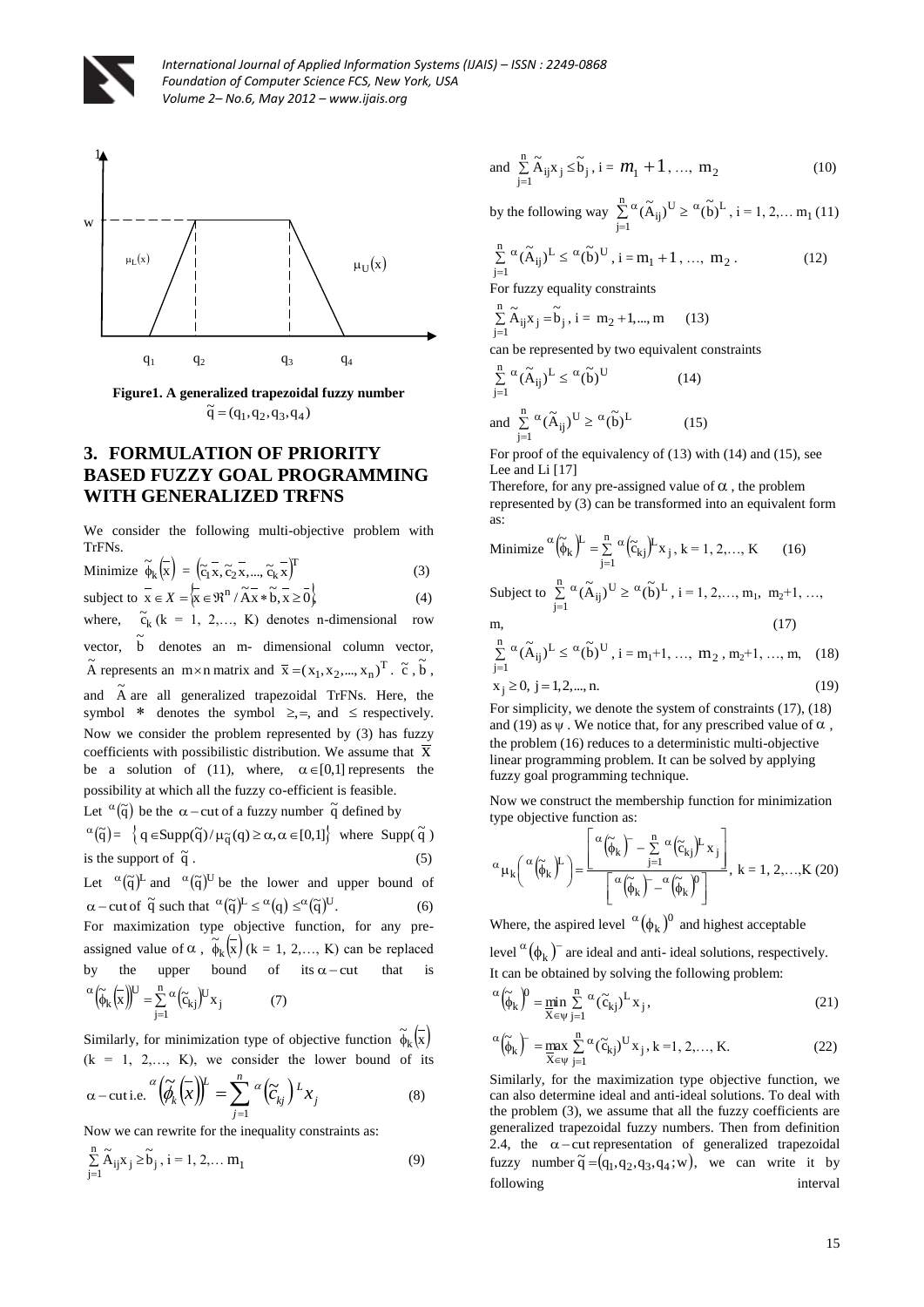

$$
\alpha(\tilde{q}) = \left[ \alpha(\tilde{q})^L, \alpha(\tilde{q})^U \right] = \left[ (q_2 - q_1) \alpha \left( \alpha + q_1, q_4 - (q_4 - q_3) \alpha \right) \right]
$$
\n(23) Now, for a prescribed value of  $\alpha$ , the fuzzy goal programming model of the problem under a pre-empty priority structure [18] can be presented as

Minimize 
$$
\tilde{\xi} = [P_1(d^-), P_2(d^-), ..., P_s(d^-), ..., P_S(d^-)],
$$
 (24)

subject to 
$$
\frac{\left[\alpha\left(\widetilde{\phi}_k\right)^- - \sum_{j=1}^n \alpha\left(\widetilde{c}_{kj}\right)^L x_j\right]}{\left[\alpha\left(\widetilde{\phi}_k\right)^- - \alpha\left(\widetilde{\phi}_k\right)^c\right]} + d_k^- = 1, \ k = 1, 2, ..., K,
$$

$$
\sum_{j=1}^n\,^\alpha (\widetilde A_{ij})^U\geq \phantom{-}^\alpha (\widetilde b)^L\ ,\ i=1,2,\ldots m_1\ ,\ m_2+1,...,m\ ,
$$

$$
\sum_{j=1}^{n} \alpha (\tilde{A}_{ij})^{L} \leq \alpha (\tilde{b})^{U}, i = m_1 + 1, ..., m_2, m_2 + 1, ..., m,
$$
  

$$
x_j \geq 0, j = 1, 2, ..., n.
$$
  

$$
d_k^- \geq 0, k = 1, 2, ..., K.
$$
 (25)

Using the interval expression, the problem (25) can be written as:

Minimize 
$$
\tilde{\xi} = [P_1(d^-), P_2(d^-), ..., P_s(d^-), ..., P_S(d^-)]
$$
,  
\nsubject to,  
\n
$$
\left[ \frac{\alpha(\tilde{\phi}_k) - \sum_{j=1}^n \left[ c_{kj}^1 + (c_{kj}^2 - c_{kj}^1) \frac{\alpha}{w_{kj}} \right] x_j}{\alpha(\tilde{\phi}_k) - \alpha(\tilde{\phi}_k)^n} \right] + d_k^- = 1, k = 1,
$$

2, . . . <u>.</u> 1

$$
\[A_{ij}^1 + (A_{ij}^2 - A_{ij}^1) \mathcal{V}_{w_{ij}}\]x_j \geq b_i^4 + (b_i^4 - b_i^3) \mathcal{V}_{w_{ij}}, \ \ i =
$$

 $m_1 + 1, \ldots, m_2, m_2 + 1, \ldots, m,$  $x_j \ge 0, j = 1,2,..., n.$ 

# **4. FORMULATION OF MULTI-OBJECTIVE ASSIGNMENT PROBLEM (MOAP)**

(b)  $\frac{1}{2}$  (b)  $\frac{1}{2}$  (b)  $\frac{1}{2}$  (b)  $\frac{1}{2}$  (b)  $\frac{1}{2}$  (b)  $\frac{1}{2}$  (b)  $\frac{1}{2}$  (b)  $\frac{1}{2}$  (b)  $\frac{1}{2}$  (d)  $\frac{1}{2}$  (d)  $\frac{1}{2}$  (d)  $\frac{1}{2}$  (d)  $\frac{1}{2}$  (d)  $\frac{1}{2}$  (d)  $\frac{1}{2}$  (d)  $\frac{1}{2$ For a single objective assignment problem (AP), n jobs are to be performed by n persons depending on their efficiency to do the job in one to one basis such that the assignment cost is minimal. Now if the objective of an AP is to minimize operation cost, operation time, and bad quality, etc then we treat this type of problem as a multi objective AP. Now considering this type of criterion which has an imprecise value, presented as a trapezoidal fuzzy number, we formulate a fuzzy multi-objective assignment problem (FMOAP) as:

Min 
$$
\phi_k(\mathbf{x}) = \sum_{i=1}^{n} \sum_{j=1}^{n} c_{ij}^k x_{ij}, \quad k=1, 2, ..., K.
$$
 (26)

subject to 
$$
\sum_{i=1}^{n} x_{ij} = 1, j = 1, 2, ..., n.
$$
 (27)

$$
\sum_{i=1}^{n} x_{ij} = 1, i = 1, 2, ..., n
$$
 (28)

 $X_{ij} \in [0, 1]$ , where  $X_{ij} =$ 

$$
\begin{cases}\n1, & \text{if } i-th \text{ person is assigned to } j-th \text{ job.} \\
0, & \text{otherwise.}\n\end{cases}
$$
\n
$$
\begin{cases}\n(29) \\
(129)\n\end{cases}
$$

# **5. MULTI-OBJECTIVE ASSIGNMENT PROBLEM WITH GENERALIZED TRAPEZOIDAL FUZZY NUMBERS**

In this section we discuss a FMOAP defined in (26) where, all the coefficients have been considered as generalized trapezoidal fuzzy numbers. Therefore, to keep impreciseness, the trapezoidal fuzzy number  $(c_{ij}^{k(1)}, c_{ij}^{k(2)}, c_{ij}^{k(3)}, c_{ij}^{k(4)}; w_{ij})$ 

can be mimic 
$$
\overline{\phi}_k(\overline{x}) = \sum_{i=1}^n \sum_{j=1}^n (c_{ij}^{k(1)}, c_{ij}^{k(2)}, c_{ij}^{k(3)}, c_{ij}^{k(4)}; w_{ij}) x_{ij}
$$
,

$$
k=1,2,...K\tag{30}
$$

subject to 
$$
\sum_{i=1}^{n} x_{ij} = 1
$$
,  $j = 1, 2, ..., n$ . (31)

$$
\sum_{i=1}^{n} x_{ij} = 1, \qquad i = 1, 2, ..., n. \qquad (32)
$$

 $X_{ij} \in [0, 1]$ , where  $X_{ij} =$ 

$$
\begin{cases} 1, & \text{if } i-th \text{ person is assigned to } j-th \text{ job.} \\ 0, & \text{otherwise.} \end{cases}
$$
 (33)

Then the problem can be reduced to,

Minimize 
$$
\vec{\phi}_k(\vec{x}) = \sum_{i=1}^n \sum_{j=1}^n (c_{ij}^{k(1)} + (c_{ij}^{k(2)} - c_{ij}^{k(1)}) \alpha_{\vec{w}})
$$
 $x_{ij}$   
\n $k = 1, 2, ..., K.$   
\nsubject to  $\sum_{i=1}^n x_{ij} = 1, j = 1, 2, ..., n$  (34)

subject to 
$$
\sum_{i=1}^{n} x_{ij} = 1, \quad j = 1, 2, ..., n
$$
 (34)  
 $\sum_{j=1}^{n} x_{ij} = 1, \quad i = 1, 2, ..., n.$  (35)

# **6. PRIORITY BASED FUZZY GOAL PROGRAMMING FORMULATION OF MOAP WITH FUZZY PARAMETERS**

With the help of equation (20), we obtain the membership function for minimization of objective function as:

$$
\alpha_{\mu_k}(\widetilde{\phi}_k) = \frac{\left[ \alpha(\widetilde{\phi}_k) - \sum_{i=1}^n \sum_{j=1}^n \left[ c_{kj}^1 + (c_{kj}^2 - c_{kj}^1) \frac{\alpha}{\mu_{kj}} \right] x_j \right]}{\left[ \alpha(\widetilde{\phi}_k) - \alpha(\widetilde{\phi}_k)^0 \right]}
$$
(36)

Where, the aspired level  $\alpha(\tilde{\phi}_k)$ <sup>0</sup>  $\alpha(\tilde{\phi}_k)^0$  is ideal solution which can be obtained by solving the following problem

$$
\alpha \left( \widetilde{\phi}_{k} \right) = \min_{\overline{x} \in s} \sum_{i=1}^{n} \sum_{j=1}^{n} \left[ c_{kj}^{k(1)} + \left( c_{kj}^{k(2)} - c_{kj}^{k(1)} \right) \alpha_{W_{kj}}' \right] x_{ij}, \text{ for } k
$$
  
=1, 2,..., K  
(37)

and the highest acceptable level  $\alpha(\tilde{\phi}_k)$  are considered as an anti- ideal solution that can be obtained similarly by solving the following problem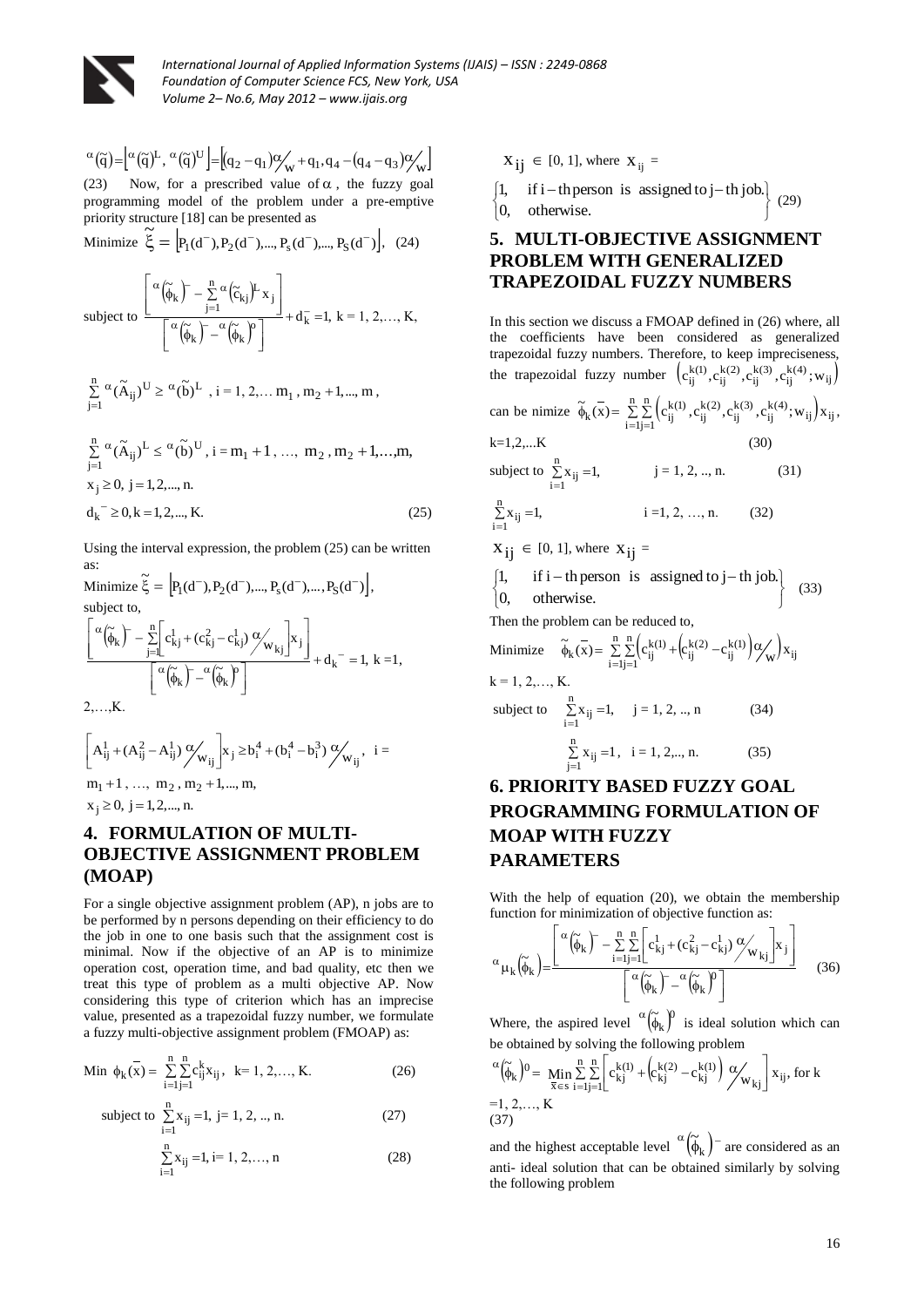

$$
\alpha\left(\widetilde{\phi}_k\right)^{T} = \max_{\overline{x} \in s} \sum_{i=1}^{n} \sum_{j=1}^{n} \left[c_{kj}^{k(4)} - \left(c_{kj}^{k(4)} - c_{kj}^{k(3)}\right)\mathcal{O}_{W_{kj}}\right]x_{ij},
$$

for  $k = 1, 2, ..., K$  (38)

Now the fuzzy goal programming model of the given problem under the mini-sum goal programming (GP), we can formulate for any pre-assigned value of  $\alpha$  as the following way:

$$
\begin{aligned}\n\text{Minimize } \widetilde{\xi} &= \left[ P_1(d^-), P_2(d^-), \dots, P_s(d^-), \dots, P_S(d^-) \right], \\
&\left[ \frac{\alpha(\widetilde{\phi}_k) - \sum\limits_{j=1}^n \left[ c_{kj}^1 + (c_{kj}^2 - c_{kj}^1) \frac{\alpha}{\omega_{kj}} \right] x_j}{\left[ \frac{\alpha(\widetilde{\phi}_k) - \alpha(\widetilde{\phi}_k)^0}{\left[ \frac{\alpha}{\omega_{kj}} \right]^2} \right]} + D_k \right] = 1 \quad (39)\n\end{aligned}
$$

(h)  $-\frac{1}{2\sqrt{3}}\left(-\frac{1}{3}\sqrt{3}\right)^{3/2} - \frac{1}{3\sqrt{3}}\left(-\frac{1}{3}\sqrt{3}\right)^{3/2} - \frac{1}{3\sqrt{3}}\left(-\frac{1}{3}\sqrt{3}\right)^{3/2} - \frac{1}{3\sqrt{3}}\left(-\frac{1}{3}\sqrt{3}\right)^{3/2} - \frac{1}{3\sqrt{3}}\left(-\frac{1}{3}\sqrt{3}\right)^{3/2} - \frac{1}{3\sqrt{3}}\left(-\frac{1}{3}\sqrt{3}\right)^{3/2} - \frac{1}{3\sqrt{3}}\left(-\frac{1$  $d_k^{\text{-}} \geq 0$ ,  $k = 1, 2, ..., K$ .  $x_{ij} \in [0,1]$  for i= 1, 2, ..., n and j= 1,  $2, \ldots, n$ . Here  $\xi$  is the vector of s-th priority achievement functions.  $D_k^-$  is connected with k-th goal as a negative deviational variable.  $P_i(d^-)$  is a linear function of the weighted negative deviational variables. Here  $P_s(d^-)$  =  $\sum_{i=1}$  $K = -1$  $\sum_{i=1}^{n} w_{sk}^{-1} d_{sk}^{-1}$  (k= 1, 2, ..., K; S  $\leq$  K. For simplicity, we replace  $d_{sk}^-$  by  $d_k^-$  at the s-th priority level.  $W_{sk}^-$  is the numerical

weight associated with  $d_{sk}^-$  that represent the weight of importance for achieving the aspired level of k-th goal with respect to other goals, which are grouped together at the s-th priority level. This weight can be determined as:

$$
W_{sk}^{-} = \frac{1}{\left[\alpha \left(\tilde{\phi}_k\right)^{-} - \alpha \left(\tilde{\phi}_k\right)^{0}\right]_{s}}, \text{ for } k = 1, 2, ..., K. (40)
$$
  
Where 
$$
\left[\alpha \left(\tilde{\phi}_k\right)^{-} - \alpha \left(\tilde{\phi}_k\right)^{0}\right]_{s}
$$
 is the symbolic representation  
of 
$$
\left[\alpha \left(\tilde{\phi}_k\right)^{-} - \alpha \left(\tilde{\phi}_k\right)^{0}\right]_{s}
$$
 at the s-th priority level.

In preemptive priority fuzzy goal programming,  $P_s$  denotes the s-th priority which is preferred to next priority level  $P_{s+1}$  for any possible imposed weight on  $P_{s+1}$ . Thus the relationships among the priorities are  $P_1 \gg P_2 \gg \dots \gg P_s \gg \dots \gg P_s$ .

This indicates that the higher priority level is regarded as infinitely more important than lower priority level. This process will be continued till the last priority is considered. It is to be noted that not more than five priority level should be used in the priority based fuzzy goal programming as it would be unusual to find a practical situation with more than five mutually non comparable priorities.

# **7. SELECTION OF APPROPRIATE PRIORITY STRUCTURE USING EUCLIDEAN DISTANCE FUNCTION**

The concept of distance function for group decision analysis was introduced by Yu [19]. In this paper Euclidean distance function is used for identifying proper priority structure for priority based fuzzy goal programming model [14]. The Euclidean distance function can be defined as:

$$
L_2 = \left[\sum_{n=1}^{N} \left(\mu - \mu_{\phi_n}^{t}\right)\right]^{1/2} \tag{41}
$$

Where  $\mu_c^t$  $\mu_{\phi_n}^t$  represents the achieved membership value of the n-th goal under the t-th priority structure of the goals. Now the minimal Euclidean distance function for those achieved solution would correspond the most satisfying solution. Here it should be noted that the solution which is closest to the ideal point must correspond to  $\min_{1,2,...,S} L_s = L_M$  where,

 $1 \le M \le S$ .

It indicates the M-th priority structure can be identified as an appropriate priority structure to achieve the desired result.

#### **8. ILLUSTRATIVE EXAMPLE**

A manufacturing company manufactures machinery parts with four different machines for construction purposes. The company official has been given an order to execute the four different Tasks. To complete these tasks with these four machines, they have imprecise information about cost, time and ineffectiveness of each machine to perform the task (out of four) in one to one basis. Here these imprecise information (treated as TrFNs) about cost, time and ineffectiveness of each machine with respect to each Task are given in Table 1. Determine the optimal assignment.

The problem can be re-written as:

Minimize  $\tilde{\phi}_1(\overline{x}) = (4,6,7,9; .833) x_{11} + (3,5,7,10; .933) x_{12} +$  $(6,7,10,12; .891)$   $X_{13}$  +  $(3,4,6,9; .822)$   $X_{14}$  +  $(2,3,5,7; .947)$  $x_{21}$  + (5,7,8,11; .848)  $x_{22}$  + (5,6,7,10; .800)  $x_{23}$  + (4,7,9,11; .988)  $x_{24}$  + (6,8,10,12; .878)  $x_{31}$  + (5,7,12,14; .900)  $x_{32}$  +  $(6,7,9,10; .867)$   $x_{33}$  +  $(4,5,7,9; .913)$   $x_{34}$  +  $(3,7,10,12;$ .911)  $x_{41}$  + (6,7,10,12; .864)  $x_{42}$  + (7,10,11,13; .790)  $x_{43}$  +  $(5,7,10,14; .814)$   $X_{44}$ ;

Minimize  $\tilde{\phi}_2(\overline{x}) = (7,9,11,13; .944) x_{11} + (6,9,10,12; .818)$  $x_{12} + (9, 10, 11, 12; .708)$   $x_{13} + (8, 11, 13, 15; .761)$   $x_{14} +$  $(6, 7, 10, 12; .953)$   $X_{21} + (9, 12, 14, 17; .792)$   $X_{22} + (7, 8, 10, 12; .953)$ 11; .887)  $x_{23} + (6, 8, 12, 13; .901) x_{24} + (3, 4, 5, 7; .938)$  $x_{31}$  + (4, 5, 7, 9; .946)  $x_{32}$  + (6, 7, 8, 11; .826)  $x_{33}$  + (3, 4, 6, 7; .901)  $x_{34} + (4, 6, 8, 10; .857) x_{41} + (5, 7, 8, 10; .804)$  $x_{42} + (4, 5, 7, 8; .867) x_{43} + (5, 9, 11, 15; .857) x_{44};$ 

Minimize  $\widetilde{\phi}_3(\overline{x}) = (0.15, 0.16, 0.19, 0.21; .888) x_{11} +$  $(0.10, 0.11, 0.13, 0.14; .778)$   $X_{12} + (0.14, 0.16, 0.18, 0.20;$ .714)  $x_{13}$  + (0.05,0.07,0.09,0.11; .667)  $x_{14}$  +  $(0.09, 0.12, 0.15, 0.18; .778)$   $X_{21} + (0.14, 0.16, 0.18, 0.20;$ .750)  $x_{22}$  + (0.20,0.21,0.23,0.25; .888)  $x_{23}$  +  $(0.15, 0.18, 0.22, 0.25; .875)$   $X_{24} + (0.18, 0.20, 0.22, 0.24;$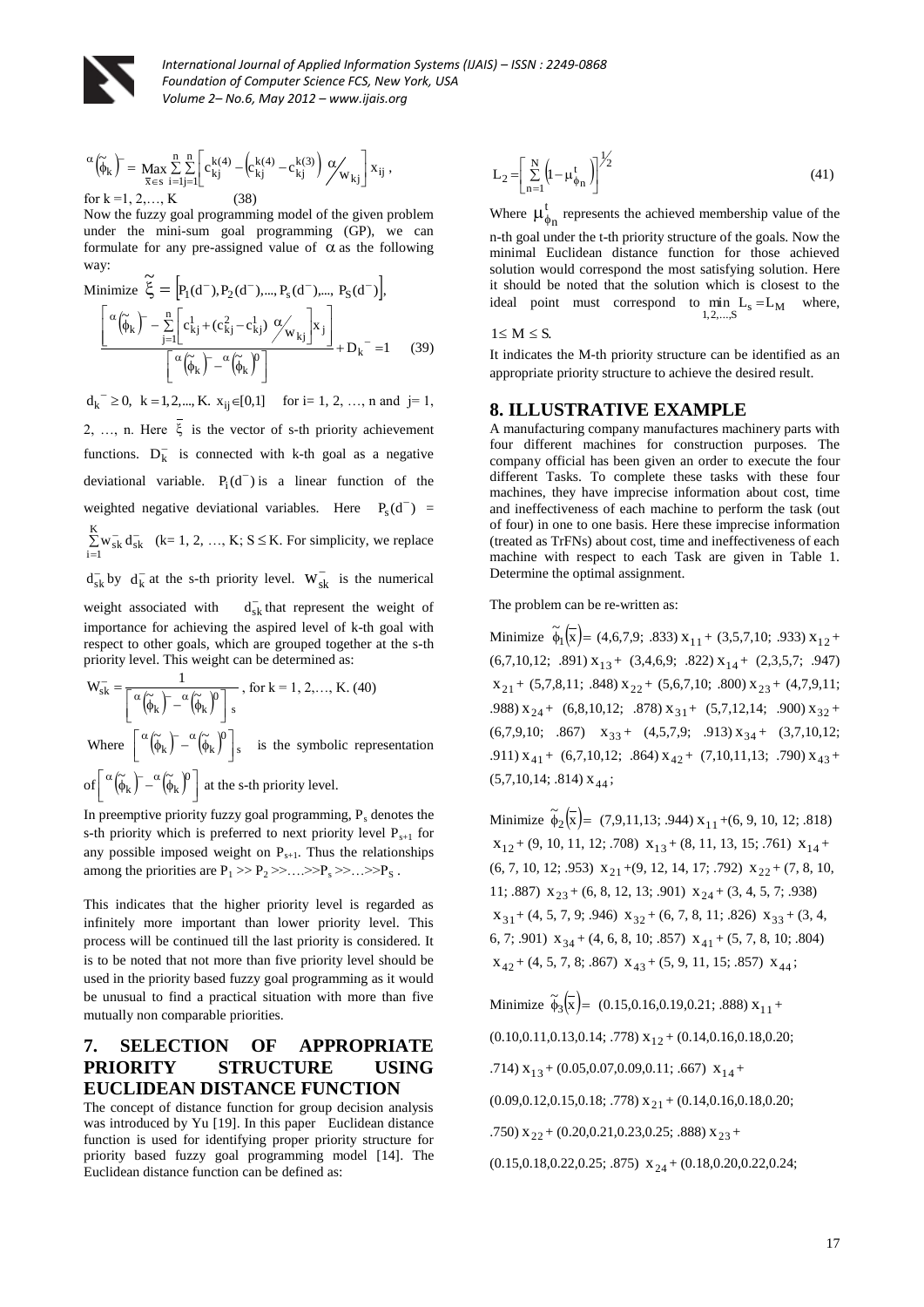

.667)  $x_{31}$  + (0.13,0.15,0.17,0.19; .778)  $x_{32}$  +  $(0.20, 0.22, 0.24, 0.27; .667)$   $x_{33} + (0.15, 0.16, 0.18, 0.20;$ .625)  $x_{34}$  + (0.15,0.18,0.20,0.22; .750)  $x_{41}$  +  $(0.19, 0.21, 0.23, 0.25; .888)$   $X_{42} + (0.12, 0.13, 0.14, 0.15;$ .778)  $x_{43}$  + (0.10,0.14,0.16,0.18; .750)  $x_{44}$ ; subject to,  $x_{11} + x_{12} + x_{13} + x_{14} = 1$ ;  $x_{11} + x_{21} + x_{31} + x_{41} = 1$ ,  $x_{21} + x_{22} + x_{23} + x_{24} = 1$ ;  $x_{12} + x_{22} + x_{32} + x_{42} = 1$ ,  $x_{31} + x_{32} + x_{33} + x_{34} = 1$ ;  $x_{13} + x_{23} + x_{33} + x_{43} = 1$ ,  $x_{41} + x_{42} + x_{43} + x_{44} = 1$ ;  $x_{14} + x_{24} + x_{34} + x_{44} = 1$ , where,  $x_{ij} \in \{0, 1\}$ . For i= 1, 2, 3, 4 and j= 1, 2, 3, 4. (42) Now we replace all generalized fuzzy coefficient of the objective function by their corresponding  $\alpha$  – cuts. Then the problem can be transformed into the following problem:

Minimize  $\alpha \left( \frac{\alpha}{\phi_1} \left( \frac{\alpha}{x} \right) \right)^L = (4 + 2.400 \, \alpha) \, x_{11} + (3 + 2.144 \, \alpha)$  $x_{12}$ + (6 + 1.122  $\alpha$ )  $x_{13}$ + (3 + 1.216  $\alpha$ )  $x_{14}$ + (2 +1.055  $\alpha$ )  $x_{21}$  +(5 + 2.358  $\alpha$ )  $x_{22}$  + (5 + 1.25  $\alpha$ )  $x_{23}$  + (4 + 3.036  $\alpha$ )  $x_{24}$  + (6 + 2.278  $\alpha$ )  $x_{31}$  + (5 + 2.222  $\alpha$ )  $x_{32}$  + (6 +1.153  $\alpha$ )  $x_{33} + (4 + 1.095 \alpha) x_{34} + (3 + 4.390 \alpha)$  $x_{41}$ + (6 + 1.157  $\alpha$ )  $x_{42}$ + (7 + 3.797  $\alpha$ )  $x_{43}$ + (5 +  $2.457 \alpha$ )  $x_{44}$ ;

Minimize  $\alpha \left( \frac{\alpha}{2} \left( \frac{\alpha}{x} \right) \right)^{L} = (7 + 2.119 \alpha) x_{11} + (6 + 3.667 \alpha)$  $x_{12}$ + (9 + 1.412  $\alpha$ )  $x_{13}$ + (8 + 3.942  $\alpha$ )  $x_{14}$ + (6 + 1.049  $\alpha$ )  $x_{21} + (9 + 3.788 \alpha) x_{22} + (7 + 1.127 \alpha) x_{23} + (6$ + 2.220  $\alpha$ )  $x_{24}$  + (3 + 1.066  $\alpha$ )  $x_{31}$  + (4 + 1.057  $\alpha$ )  $x_{32}$  +  $(6 + 1.210 \alpha)$   $x_{33} + (3 + 1.110 \alpha)$   $x_{34} + (4 + 2.334 \alpha)$  $x_{41}$  + (5 + 2.487  $\alpha$ )  $x_{42}$  + (4 + 1.153  $\alpha$ )  $x_{43}$  + (5 +  $4.667 \alpha$ )  $x_{44}$ ;

Minimize  ${}^{\alpha}(\tilde{\phi}_3(\bar{x}))^{\mathbf{L}} = (.15 + .0111 \alpha) x_{11} + (.10 + .0128 \alpha)$  $x_{12}$  + (.14 + .0280  $\alpha$ )  $x_{13}$  + (.05 + .0300  $\alpha$ )  $x_{14}$  + (.09 + .0386  $\alpha$ )  $x_{21} + (0.14 + 0.0267 \alpha) x_{22} + (0.20 + 0.0112 \alpha) x_{23} +$  $(.15 + .0343 \alpha)$   $x_{24} + (.18 + .0300 \alpha)$   $x_{31} + (.13 + .0300 \alpha)$ .0257  $\alpha$ )  $x_{32} + (.20 + .0300 \alpha) x_{33} + (.15 + .0160 \alpha)$  $x_{34}$  + (.15 + .0400  $\alpha$ )  $x_{41}$  + (.19 + .0225  $\alpha$ )  $x_{42}$  + (.12 + .0129  $\alpha$ )  $x_{43} + (.10 + .0533 \alpha) x_{44}$ ; subject to,  $x_{11}+x_{12}+x_{13}+x_{14}=1$ ;  $x_{11}+x_{21}+x_{31}+x_{41}=1$ ,  $x_{21}+x_{22}+x_{23}+x_{24}=1$ ;  $x_{12}+x_{22}+x_{32}+x_{42}=1$ ,  $x_{31} + x_{32} + x_{33} + x_{34} = 1$ ;  $x_{13} + x_{23} + x_{33} + x_{43} = 1$ ,  $x_{41} + x_{42} + x_{43} + x_{44} = 1$ ;  $x_{14} + x_{24} + x_{34} + x_{44} = 1$ ,

where,  $x_{ij} \in \{0, 1\}$ . For i= 1, 2, 3, 4 and j= 1, 2, 3, 4. (43) For different values of  $\alpha$  we have some result, listed in the table- by the following procedure discussed in section 3. We have for  $\alpha = .5$ ,  $\alpha \left( \tilde{\phi}_1 \right)$  =  $(\tilde{\phi}_1)^{T} = 44.6567, \ \ {(\tilde{\phi}_1)}^{0} = 19.2905,$  $\alpha\left(\tilde{\phi}_{2}\right)^{a} =$  $(\widetilde{\phi}_2)^a = 48.8970, \ \ \alpha(\widetilde{\phi}_2)^0 =$  $(\tilde{\phi}_2)^0 = 22.4895, \ \ ^{\alpha}(\tilde{\phi}_3)^{-1} =$  $(\tilde{\phi}_3)$  = 0.9178,  $\alpha(\tilde{\phi}_3)^0 =$  $(\tilde{\phi}_3)^0 = .4435.$ 

Then the membership function corresponding to the objective function can be constructed

$$
\alpha_{\mu_1}(\tilde{\phi}_1(\overline{x})) = \frac{\left[44.6567 - \frac{\alpha(\tilde{\phi}_1(\overline{x}))^L}{(44.6567 - 19.2905)}\right]}{44.6567 - \frac{\alpha(\tilde{\phi}_1(\overline{x}))^L}{25.3662}}
$$
\n
$$
\alpha_{\mu_2}(\tilde{\phi}_2(\overline{x})) = \frac{\left[48.8970 - \frac{\alpha(\tilde{\phi}_2(\overline{x}))^L}{(48.8970 - 22.4895)}\right]}{48.8970 - 22.4895} = \frac{22.4895 - \frac{\alpha(\tilde{\phi}_2(\overline{x}))^L}{26.4075}}{26.4075} \tag{4}
$$
\n5)

$$
\mu(\widetilde{\phi}_3(\overline{x})) = \frac{\left[0.9178 - \frac{\alpha}{(\widetilde{\phi}_3(\overline{x}))^{L}}\right]}{\left[0.9178 - .4435\right]} = \frac{0.9178 - \frac{\alpha}{(\widetilde{\phi}_3(\overline{x}))^{L}}}{.4743}
$$

 $(46)$ 

Then the priority based fuzzy goal programming for multiobjective assignment problem can be written as

$$
\xi = [P_1(d^-)P_1(d^-)..., P_s(d^-)..., P_s(d^-)]
$$
  
subject to 
$$
\frac{44.6567-{}^{\alpha}(\tilde{\phi}_1(\bar{x}))^{\text{L}}}{25.3662} + d_1^- = 1,
$$

$$
\frac{22.4895-{}^{\alpha}(\tilde{\phi}_2(\bar{x}))^{\text{L}}}{26.4075} + d_2^- = 1,
$$

$$
\frac{0.9178-{}^{\alpha}(\tilde{\phi}_3(\bar{x}))^{\text{L}}}{.4743} + d_3^- = 1,
$$

subject to,

$$
x_{11} + x_{12} + x_{13} + x_{14} = 1; \quad x_{11} + x_{21} + x_{31} + x_{41} = 1,
$$
  
\n
$$
x_{21} + x_{22} + x_{23} + x_{24} = 1; \quad x_{12} + x_{22} + x_{32} + x_{42} = 1,
$$
  
\n
$$
x_{31} + x_{32} + x_{33} + x_{34} = 1; \quad x_{13} + x_{23} + x_{33} + x_{43} = 1,
$$
  
\n
$$
x_{41} + x_{42} + x_{43} + x_{44} = 1; \quad x_{14} + x_{24} + x_{34} + x_{44} = 1,
$$
  
\n
$$
d_k^- \ge 0 \text{ for } (t = 1, 2, 3)
$$
  
\nwhere,  $x_{ij} \in \{0, 1\}$ . For i= 1, 2, 3, 4 and j= 1, 2, 3, 4.

In this example we consider three priorities factor  $P_i$  (i = 1, 2, 3) for achievement of aspired levels of the assigned fuzzy goals. Under different priority structure using LINGO 11.0, we solve this problem with our proposed priority based FGP of MOAP with fuzzy parameter, discussed in section 6 and the results are provided in Table 2.

From Table 2 we see that the minimum Euclidean distance is 0.1230585. This result reflects that the priority structure under the execution 2 and 5 is appropriate one to obtain the most satisfactory solution. Thus the optimal assignment schedule can be written as  $x^*_{12} = x^*_{21} = x^*_{34} = x^*_{43} = 1$  and others variables are zeros.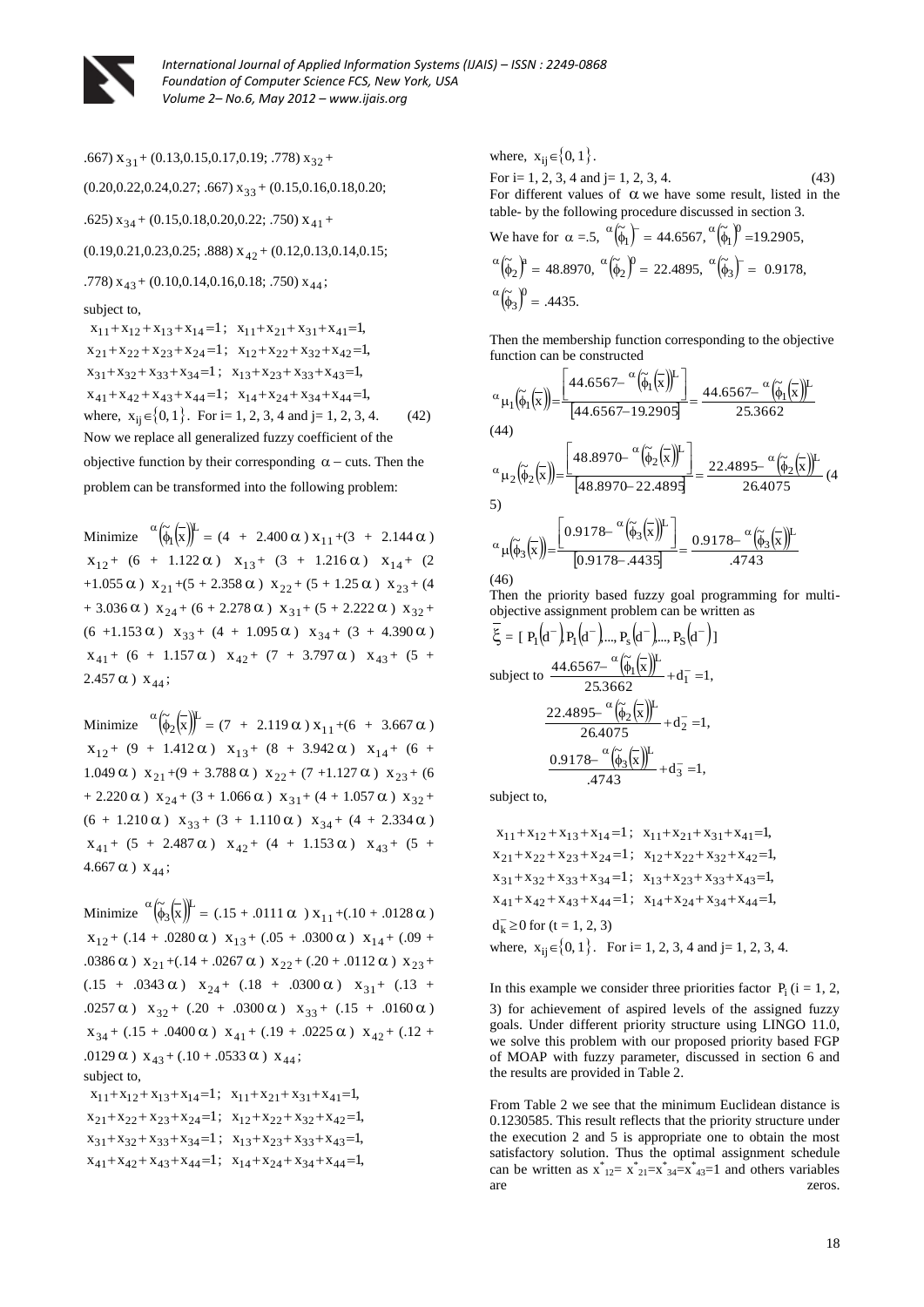

|  |  | Table 1. A three objective Assignment problem |
|--|--|-----------------------------------------------|
|--|--|-----------------------------------------------|

| C. T. I/<br>$M_i$ | Task-A                         | Task-B                         | Task-C                         | Task-D                         |
|-------------------|--------------------------------|--------------------------------|--------------------------------|--------------------------------|
| $M_1$             | (4,6,7,9; .833)                | (3,5,7,10; .933)               | (6,7,10,12; .891)              | (3,4,6,9; .822)                |
|                   | (7,9,11,13; .944)              | (6,9,10,12; .818)              | (9,10,11,12; .708)             | (8,11,13,15; .761)             |
|                   | (0.15, 0.16, 0.19, 0.21; .888) | (0.10, 0.11, 0.13, 0.14; .778) | (0.14, 0.16, 0.18, 0.20; .714) | (0.05, 0.07, 0.09, 0.11; .667) |
| $M_{2}$           | (2,3,5,7; .947)                | (5,7,8,11; .848)               | (5,6,7,10; .800)               | (4,7,9,11; .988)               |
|                   | (6,7,10,12; .953)              | (9,12,14,17; .792)             | (7,8,10,11; .887)              | (6,8,12,13; .901)              |
|                   | (0.09, 0.12, 0.15, 0.18; .778) | (0.14, 0.16, 0.18, 0.20; .750) | (0.20, 0.21, 0.23, 0.25; .888) | (0.15, 0.18, 0.22, 0.25; .875) |
| $M_{3}$           | (6,8,10,12; .878)              | (5,7,12,14; .900)              | (6,7,9,10; .867)               | (4,5,7,9; .913)                |
|                   | (3,4,5,7; .938)                | (4.5.7.9; .946)                | (6,7,8,11; .826)               | (3,4,6,7; .901)                |
|                   | (0.18, 0.20, 0.22, 0.24; .667) | (0.13, 0.15, 0.17, 0.19; .778) | (0.20, 0.22, 0.24, 0.27; .667) | (0.15, 0.16, 0.18, 0.20; .625) |
| $M_4$             | (3,7,10,12; .911)              | (6,7,10,12; .864)              | (7,10,11,13; .790)             | (5,7,10,14; .814)              |
|                   | (4,6,8,10; .857)               | (5,7,8,10; .804)               | (4,5,7,8;867)                  | (5,9,11,15; .857)              |
|                   | (0.15, 0.18, 0.20, 0.22, .750) | (0.19, 0.21, 0.23, 0.25; .888) | (0.12, 0.13, 0.14, 0.15; .778) | (0.10, 0.14, 0.16, 0.18; .750) |

Note: Here, C indicates cost, T indicates time, I indicates ineffectiveness of the machine, M<sub>i</sub> presents i-th machine.

| Execution<br>number | <b>Priority Structure</b>                                                      | Membership<br>values       | Euclidean<br>Distance $D_2$ | Min of $F_1$ , $F_2$ ,<br>$F_3$ | Optimal solution                                                         |
|---------------------|--------------------------------------------------------------------------------|----------------------------|-----------------------------|---------------------------------|--------------------------------------------------------------------------|
|                     | $[P(d_1^-/25.3662 + d_2^-/26.4075$<br>$+ d_3^- / .4743$ ]                      | 0.9269<br>0.8822<br>0.9999 | 0.1386490                   | 21.1450<br>25.6005<br>0.4435    | $X_{14} = X_{21} = X_{32}$<br>$=x_{43}=1;$<br>other $x_{ii}$ 's are zero |
| 2                   | $[P(d_1^-/25.3662 + d_3^- / .4743,$<br>$P(d_2^-/26.4075)]$                     | 0.9269<br>0.8822<br>0.9999 | 0.1386490                   | 21.1450<br>25.6005<br>0.4435    | $X_{14} = X_{21} = X_{32}$<br>$=x_{43}=1;$<br>other $x_{ii}$ 's are zero |
| 3                   | $[P(d_2^{\text{-}}/26.4075 + d_3^{\text{-}}/0.4743),]$<br>$P(d_1^-/25.3662)$ ] | 0.9269<br>0.8822<br>0.9999 | 0.1386490                   | 21.1450<br>25.6005<br>0.4435    | $X_{14} = X_{21} = X_{32}$<br>$=x_{43}=1;$<br>other $x_{ii}$ 's are zero |
| 4                   | $[P(d_1/25.3662+d_2/26.4075)],$<br>$P(d_3 / .4743)$                            | 0.9702<br>1.0000<br>0.8806 | 0.1230585                   | 20.0455<br>22.4895<br>0.5001    | $X_{12} = X_{21} = X_{34}$<br>$=x_{43}=1;$<br>other $x_{ii}$ 's are zero |

#### **9. CONCLUSION**

In this paper priority based fuzzy goal programming with generalized trapezoidal fuzzy numbers has been proposed. Euclidean distance is used for selecting proper priority structure for obtaining compromise optimal solution.

The concept presented, in this paper, is illustrated with multiobjective assignment problems involving generalized trapezoidal fuzzy numbers to check the effectiveness of the proposed method. The proposed method is simple and easy to implement. It may be hoped that proposed method can be applied to solve realistic optimization problems involving generalized trapezoidal fuzzy numbers.

#### **10. REFERENCES**

[1] Kuhn, H. W. 1955. The Hungarian method for assignment problem, Naval Research Logistics Quarterly. 2, 83-97.

[2] Geetha, S. and Nair, K.P.K. 1993. A variation of the assignment problem, European Journal of Operation Research. 68(3), 422-426.

- [3] Bao, C. P., Tsai, M. C.and M. I. Tsai. 2007. A new approach to study the multi-objective assignment problem. WHAMPOA- An Interdisciplinary Journal. 53, 123-132
- [4] Lin, C. J., and Wen, U.P. 2004. A labeling algorithm for the fuzzy Assignment problem, Fuzzy Sets and Systems, 142, 373–391.
- [5] Chen, M.S. 1985. On a fuzzy assignment problem. Tamkang J. 22, 407– 411.
- [6] Tsai, C. H., Wei, C. C., and Cheng, C. L. 1999. Multi objective fuzzy deployment of manpower, International Journal of the Computer, the Internet and Management, 7(2), May-August.